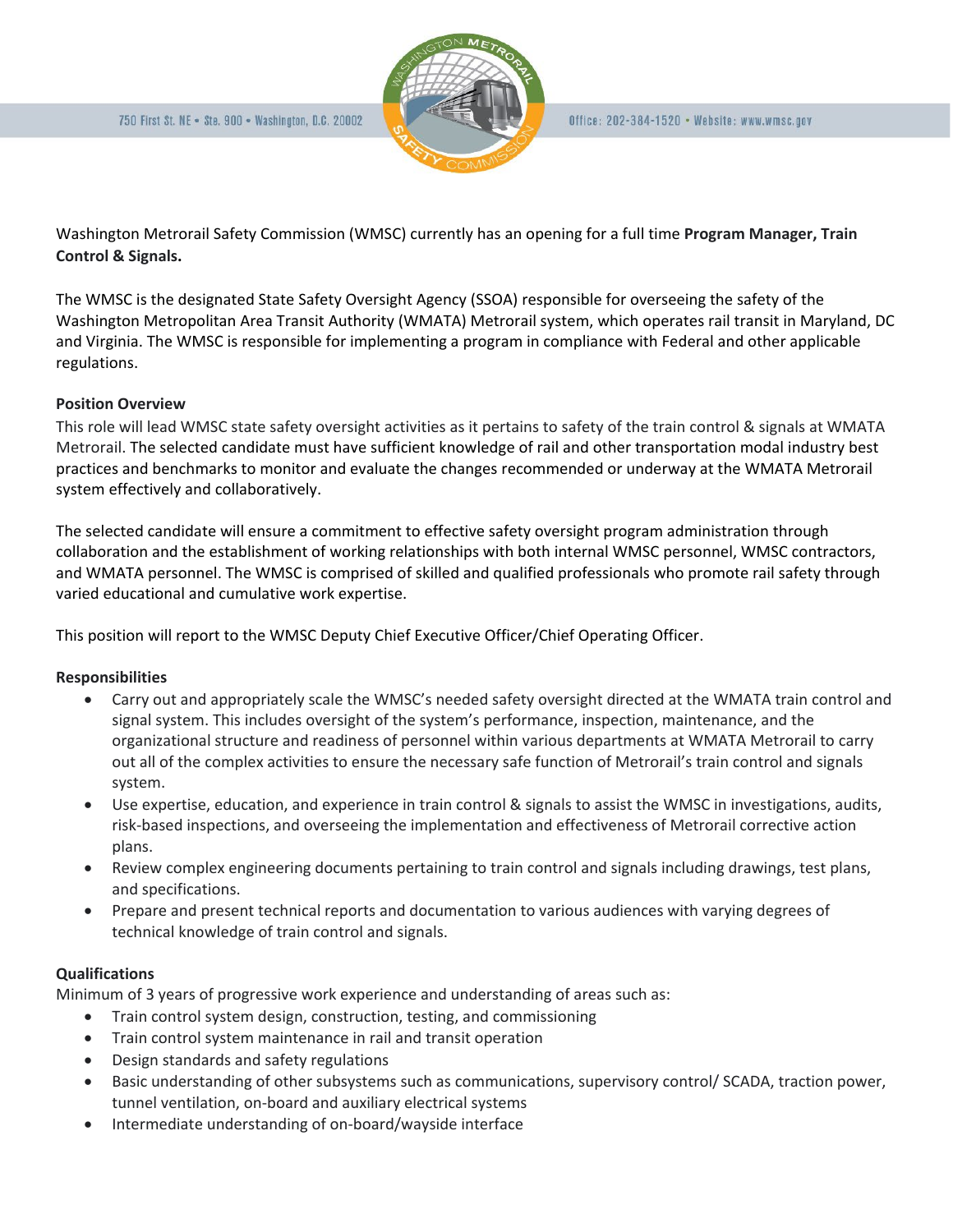

• Intermediate understanding of train control technologies such as Automatic Train Control (ATC), Positive Train Control (PTC), and Communications-Based Train Control (CBTC) Systems.

### **Education**

Bachelor's Degree in electrical engineering, systems engineering, or other related engineering degree.

PE License desirable.

Membership with active participation in professional organizations is desirable.

# **Key Qualifications, skills and abilities:**

- Excellent English-language written and verbal communication skills
- Ability to work in a team environment comprised of individuals from diverse cultures and geographies
- Ability to observe, receive, and otherwise obtain relevant information regardless of information source
- Use of logic and reasoning to identify the strength and weaknesses of alternative solutions, conclusions, or approaches to problems
- Ability and enthusiasm to acquire needed knowledge to perform duties
- Ability to manage multiple priorities to meet deadlines and commitments
- Ability to manage projects to fruition, on time
- Ability to take direction and constructive criticism from supervisor and management
- Ability to conduct all aspects of the position, consistently
- Ability to be a team player who assists the WMSC in fulfilling its overall safety mandate
- Ability to adhere to strong professional ethics
- Ability to independently carry out duties following direction by supervisor/management and recognize any related duties on own initiative
- Ability to use common software for preparing work products such as presentations, reports, graphs, tables, and for ensuring proper record retention
- Ability to effectively use the internet and other collaboration software to perform assigned work

# **Certification**

Successful candidate will be required to complete all courses of the Public Transportation Safety Certification Training Program (PTSCTP) within 3 years of joining the WMSC.

# **Physical Requirements**

WMSC work may take place at any time of day as warranted. Work may take place on or about WMATA property where WMSC personnel must be alert at all times for the approach of trains or rolling equipment, slips/trips/fall hazards, and hazardous materials. WMSC personnel must also take precautions with electrical hazards associated with revenue and non-revenue vehicles and equipment, the electrified third rail, and other hazards throughout the Metrorail system. WMSC personnel may be exposed to unfavorable weather conditions, including temperature extremes and precipitation, and other environmental discomforts such as insects and vegetation.

Personal protective equipment (PPE) will be required for specific job functions and will be provided by the WMSC.